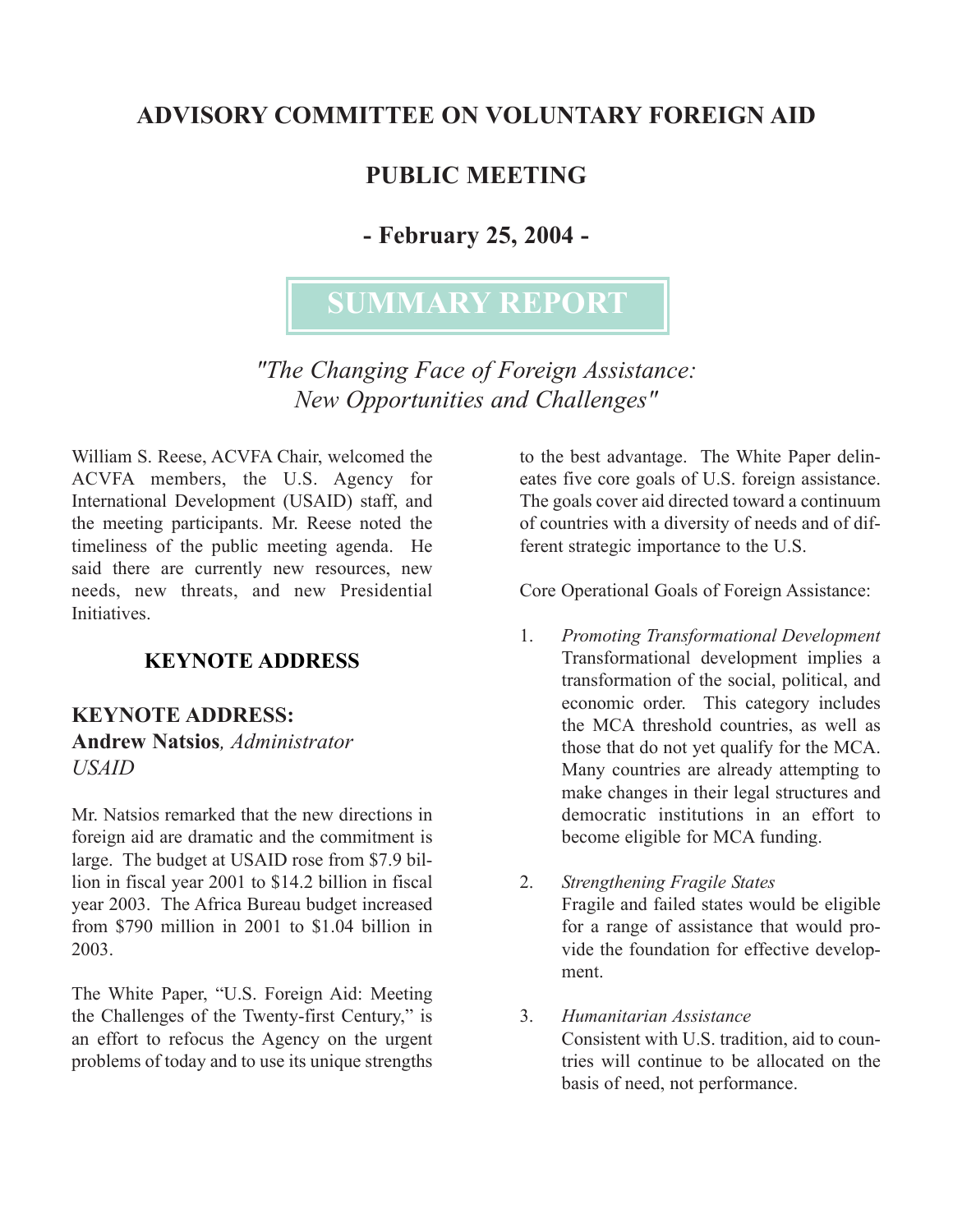4. *Strategic States* 

The level of assistance for some countries will be based on foreign policy priorities. The survival of a state like Pakistan and its continued alignment with U.S. foreign policy priorities takes precedence over development considerations in the disbursement of aid.

5. *Global and Transnational Issues*  Some issues, such as HIV/AIDS, drug cartels, and human trafficking cross national borders and require a broader approach.

The White Paper follows on the "Foreign Aid in the National Interest" report and the Joint

Department of State-USAID help define and implement the tasks<br>of the new century.<br> $\begin{array}{c|c|c|c|c} \hline \end{array}$  White Paper is an attempt to be real-<br>istic about the purpose of assistance

In fiscal year 2003, USAID spent Accountability must be measured \$14.2 billion, only 20% of which against the goals of assistance. was development assistance. Mr.

Natsios remarked that USAID must adjust to

#### **DISCUSSION**

reality, or it will be left in the dust. The White Paper acknowledges the principle that USAID has multiple missions and objectives that should be integrated into the fabric of the Agency.

In response to a question about transformational development, Mr. Natsios said that there is a need to change the discussion by changing the terms. Projects must contribute to larger, democratic issues so that the formation of society is facilitated.

Mr. Natsios stated that the MCA is a revolutionary way of approaching development. The MCA is already having a profound effect on the system. USAID is now represented at the highest level of foreign policy meetings.

#### **WHITE PAPER**  *"U.S. FOREIGN AID: MEETING THE CHALLENGES OF THE TWENTY-FIRST CENTURY"*

**Barbara Turner**, *Acting Assistant Administrator, Bureau for Policy and Program Coordination, USAID*

Ms. Turner remarked that the White Paper was

*development economic order.* 

written in response to the new envi-Strategic Plan. Mr. Natsios suggest-<br>
ed that foreign aid is no longer a *Transformational* today. She said that it is important ed that foreign aid is no longer a today. She said that it is important<br>stand-alone operation. For USAID stand-alone operation. For USAID development to ensure that USAID programs are to be effective, it must partner with  $\sim$  development alioned with the five goals of IIS to be effective, it must partner with  $\frac{implies \ a}$  aligned with the five goals of U.S. this sister agencies within the governits sister agencies within the govern-<br>ment as well as with non-govern-<br>mental and private organizations to the social ded against those purposes. The istic about the purpose of assistance and the expected outcomes.

> Ms. Turner noted that development is key in every one of the goals. USAID will continue to work in fragile or failing states. Last year, nearly \$3 billion of USAID's budget went to fragile states. However, the tools and approaches needed in fragile states are different than those needed in other countries. While most, but not all, humanitarian assistance goes to fragile states, it is important to recognize humanitarian goals in their own right. Ms. Turner remarked that many development programs take place in countries that receive assistance due to their strategic importance. She emphasized the importance of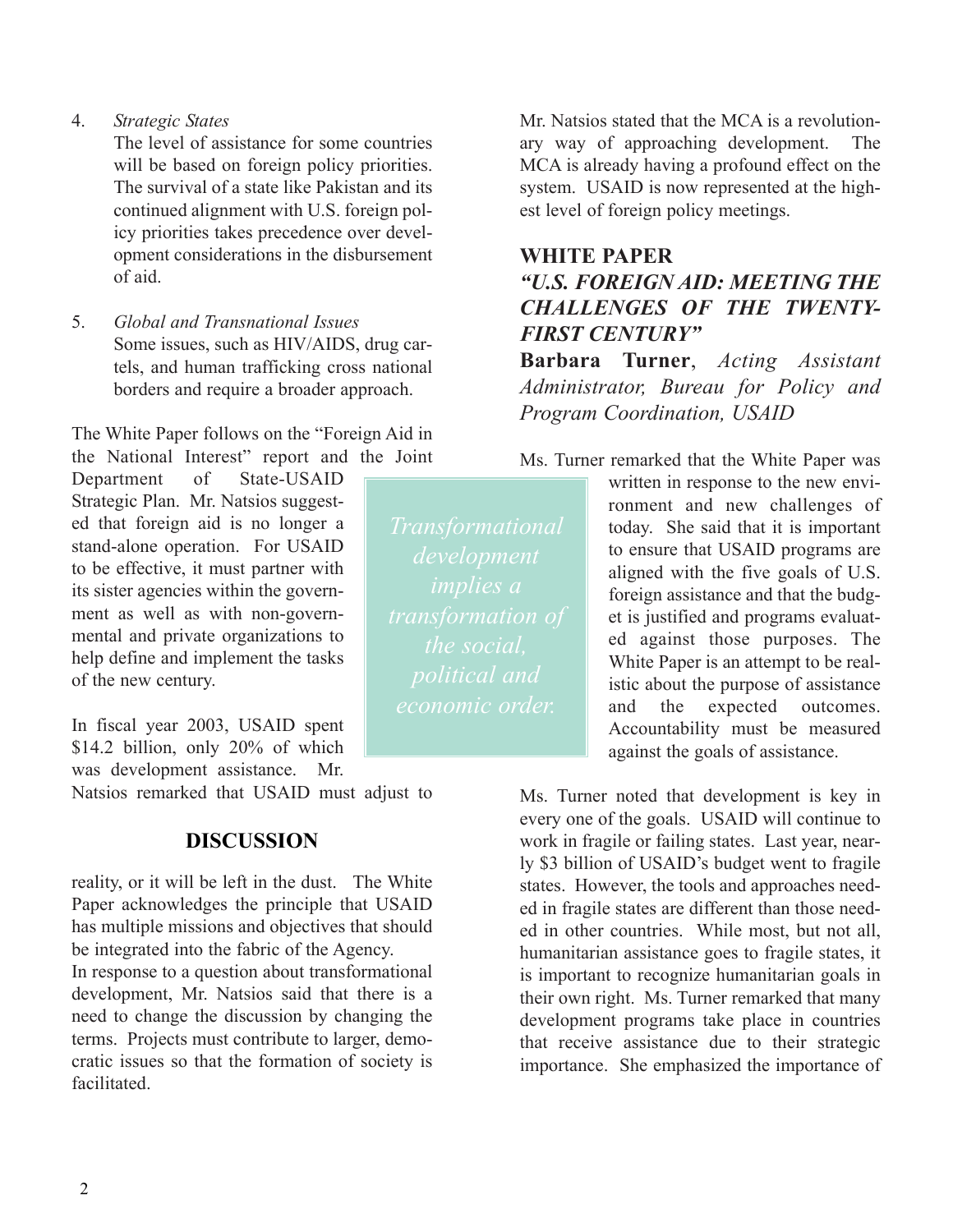building development concerns into foreign policy decision-making.

Ms. Turner outlined some of the implications of this strategy for USAID programs. First, USAID needs to better target its programs. There is a need to identify those countries in which USAID can make a difference.

Policy coherence is key. Many agencies and entities are involved in development work. USAID needs to do broad analytic analysis to better understand the policy arena. Improving coordination across the U.S. government is important. The Joint DOS-USAID Strategic Plan has been completed. There is a new Joint Policy Council as well as a Joint Management

Council. And USAID must contin-

There is also a need to address the  $\overline{account}$  is a ground. graduation issue. There may be some very specific types of assistance that should be continued after<br>
graduation. Ms. Turner stated that *approaching* for the MCA "near miss" countries,<br>  $\frac{1}{2}$  for the MCA "near miss" countries, graduation. Ms. Turner stated that  $\begin{array}{c|c} \n\text{upprod} & \text{upprod} & \text{Ms. Turner said that one of the pur-} \\ \n\text{there is a need for discretionary} & \text{devel moment} & \text{noses of the White Paper is to high-} \n\end{array}$ funding to provide more selective<br>and strategic assistance. Possibly a countries that are moving in the new funding account structure

aligned with operational goals would be in order. The White Paper suggests that legislative reform may be necessary.

#### **DISCUSSION**

In response to a question about framing development in terms of national security, Ms. Turner replied that the new framework reflects the reality of foreign assistance today.

An ACVFA member commented that the White Paper does not address the issue of transforming people or the importance of partnerships. Ms.

Turner replied that one of the purposes of the White Paper is to move from the notion of global charity to the idea of global interdependence. Transforming people is embedded in all development work. USAID cannot work effectively without partnerships with the private and nongovernmental sector.

In response to an inquiry about the structural implications of the White Paper, Ms. Turner said that the hope is to impact legislation and the budget process. There is a need to reorient analytical capabilities, skills, budgets, and reporting.

A participant asked how the MCA would affect

USAID programs in recipient counue to work closely with the tries. Ms. Turner responded that Millennium Challenge Corporation The Millennium each country will make an assess- $(NCC)$ .  $C_{ball22000}$  ment about how the MCA will impact the USAID program on the

> poses of the White Paper is to highcountries that are moving in the

right direction. The principles of the MCA are relevant to development assistance in general.

A participant asked how the White Paper will be linked to USAID operational and administrative procedures. Ms. Turner agreed that USAID's traditional ways of working are not always effective, particularly in fragile states. The White Paper is designed to help USAID define particular objectives and determine which operational procedures make sense for each objective.

*The Millennium Challenge Account is a*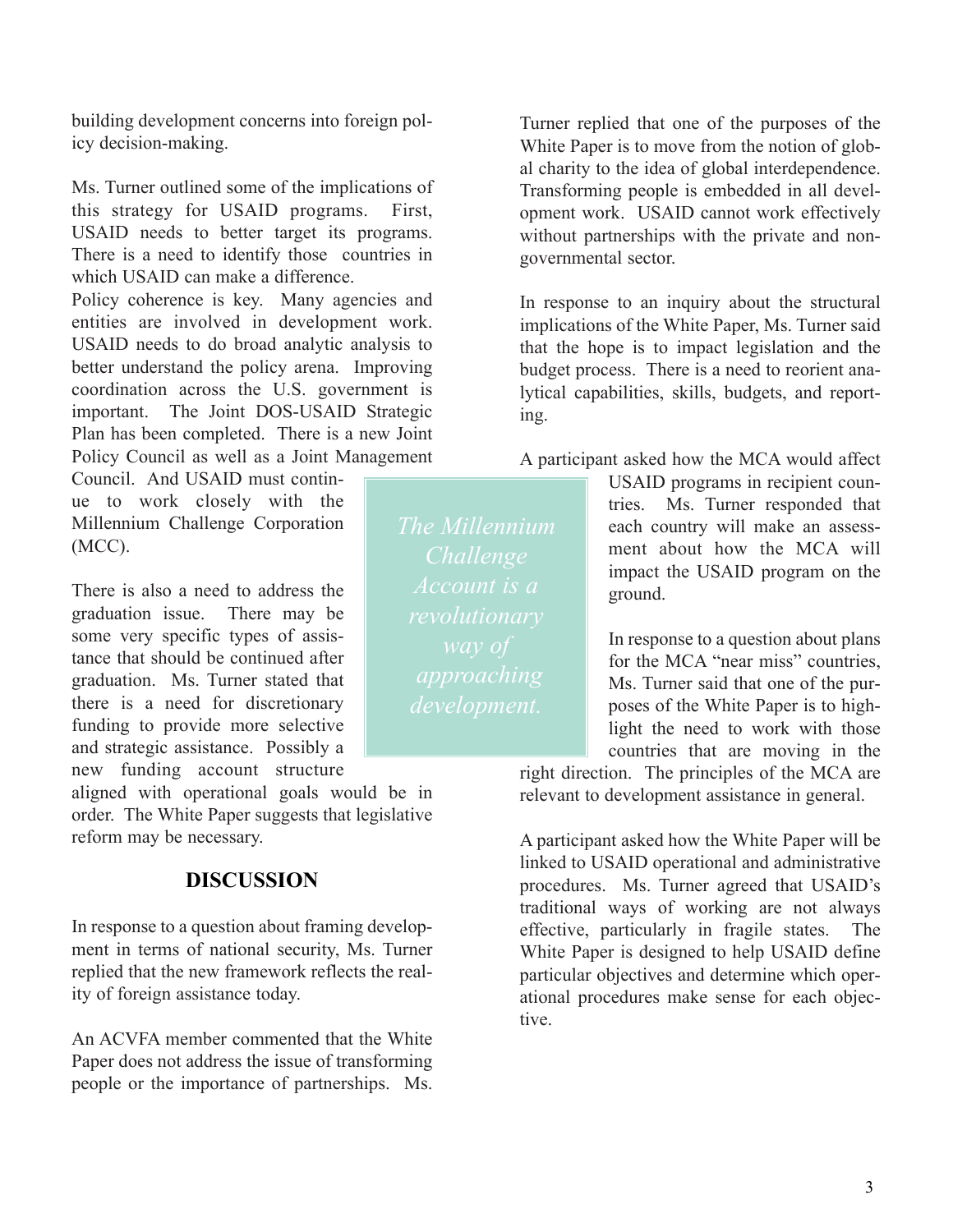The White Paper is available on-line at www.usaid.gov/policy. Comments may be addressed to whitepaper@usaid.gov.

#### **FRAGILE STATES STRATEGY**

**Leonard M. Rogers**, *Deputy Assistant Administrator, Bureau for Democracy, Conflict and Humanitarian Assistance, USAID* 

Mr. Rogers commented that the White Paper broadly defines two groups of countries - those that are relatively stable and those that are at risk of failure. Each group has unique challenges and calls for different strategic approaches.

USAID recognizes that extensive consultation with the PVO community is extremely important.

Mr. Rogers remarked that USAID hopes to develop a strategy that will improve understanding of what makes a state vulnerable to failure and how the U.S. government can support stability and recovery. USAID recognizes that it must improve its ability to act quickly in politically charged and dangerous situations. He predicted significant operational changes at USAID.

USAID is calling this group of countries "failing, failed, and recovering" and hopes to be able to move countries into the recovering category as quickly as possible.

Mr. Rogers suggested several factors pushing USAID to focus more on failed states.

State failure is a major development problem resulting in lost investment, lost economic participation, and lives lost to poverty.

It is a major humanitarian problem. There are more refugees and more internally displaced people than ever before.

 $\blacksquare$  It is a security concern, as it provides fertile ground for terrorism, drugs, and the like.

He remarked that there are other factors that give USAID pause for thought. There is a great deal of uncertainty about what USAID should be doing in fragile states. It is easy to recognize fragility, but much more difficult to promote recovery. Detailed country knowledge is essential. There is an opportunity to bring in the expertise of PVOs in developing that knowl-

> edge. Finally, fragile countries are often afflicted by conflict. Once violent conflict begins, it is very difficult to promote stability and progress.

> USAID recognizes that it needs new mechanisms, new procedures, and new means of intervening in these countries. USAID needs to find better ways of working with the nongovernmental actors to contribute to the recovery of failed and failing states. He stressed the role of civil

society in helping to make governments stronger and more effective.

Mr. Rogers presented a framework for assessing fragility. Effectiveness and legitimacy of the government are the two main indicators of whether a state is stable or not. The framework looks at effectiveness and legitimacy across four dimensions: economic, social, political, and security. This analytical tool will be used to examine individual countries and determine their vulnerability to state failure.

*Once violent*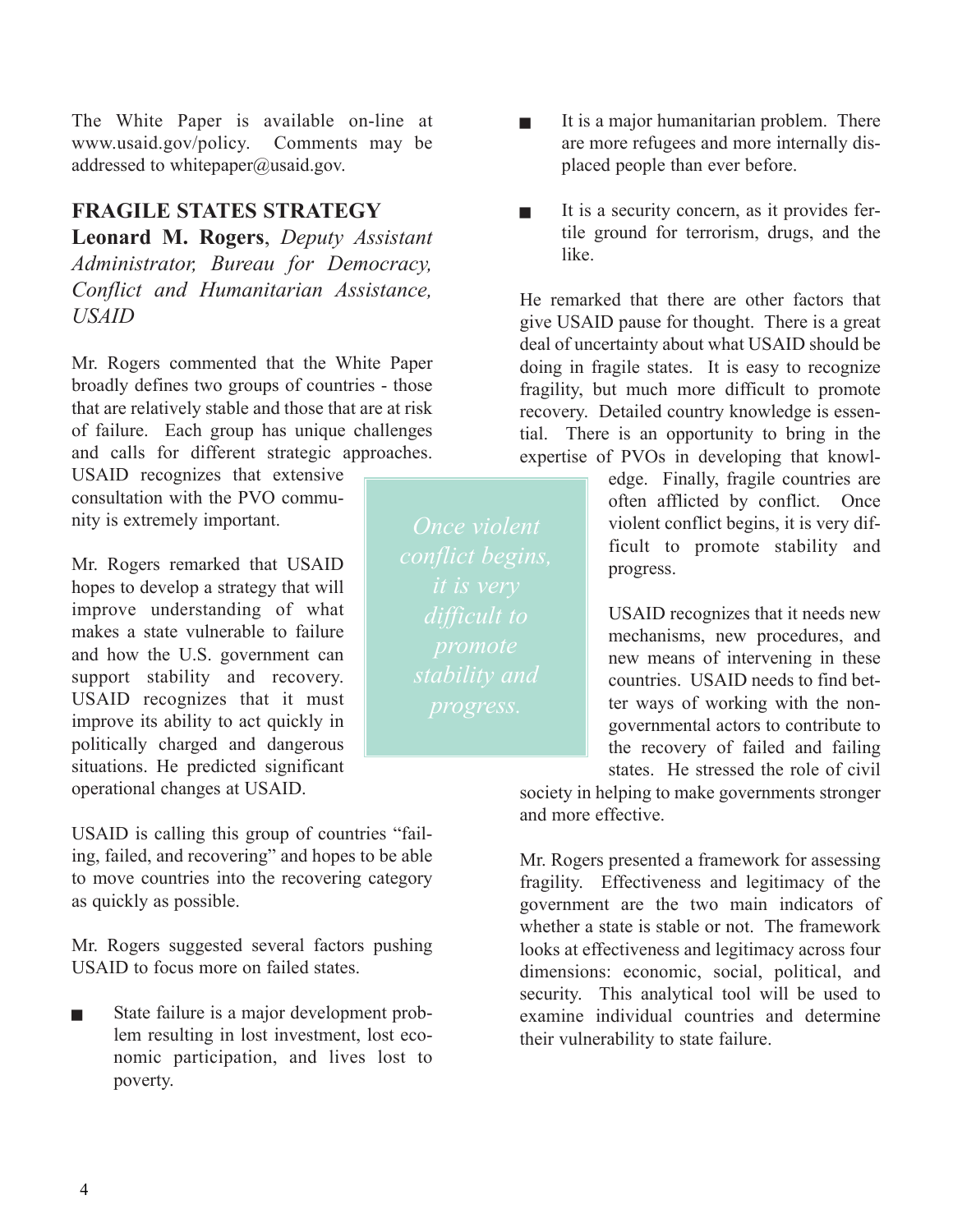**Melissa Brown***, Bureau for Policy and Program Coordination, USAID* 

Ms. Brown highlighted areas that have been presented and discussed to date:

- 1. Fragile states require different goals. USAID is looking at three interrelated goals: stabilizing the situation, reforming where possible, and advancing recovery.
- 2. Achieving these goals will be dependent on commitment from the fragile states.
- 3. Progress on these goals will require collaboration within the U.S. government and with other donor organizations.
- 4. Integrated analysis is important to understand fragile states.
- 5. Integrated analysis will need to be connected with integrated decision-making.
- 6. Integrated analysis will provide a basis for cross-country analysis and selectivity.
- 7. USAID should measure effectiveness from the perspective of stability, key reforms, and recovery.
- 8. USAID is looking at ways of gaining greater flexibility in the application of funding in order to maximize responsiveness.
- 9. It is important to examine procedures, including a range of procurement, administrative, and personnel procedures.

In response to a question about the selection of fragile countries in which to work, Mr. Rogers replied that what may drive the numbers is where there exists an opportunity to make a difference. He suggested that 15-25 countries might fall into this category.

An ACVFA member commented that civil society organizations that advocate for the people they serve are essential to bringing about effective development. Mr. Rogers agreed, but pointed out that it is also important for civil society to

> be supportive of effective and legitimate governments. Ms. Turner replied that some form of government is needed in order for development to happen. Humanitarian aid can often be carried out without a strong government, but in the longterm, governance issues are key.

> In response to an inquiry about infrastructure development, Mr. Rogers replied that USAID has been involved in some large infrastructure projects and is now rethinking

the role of infrastructure in development.

#### **UPDATE: U.S. HIV/AIDS STRATEGY**

**E. Anne Peterson, M.D.**, *Assistant Administrator, Bureau for Global Health, USAID*

Dr. Peterson remarked the President's HIV/AIDS Initiative aims to provide treatment for two million people, prevent seven million new infections, and provide care for ten million people living with AIDS. She said that the strat-

#### **DISCUSSION**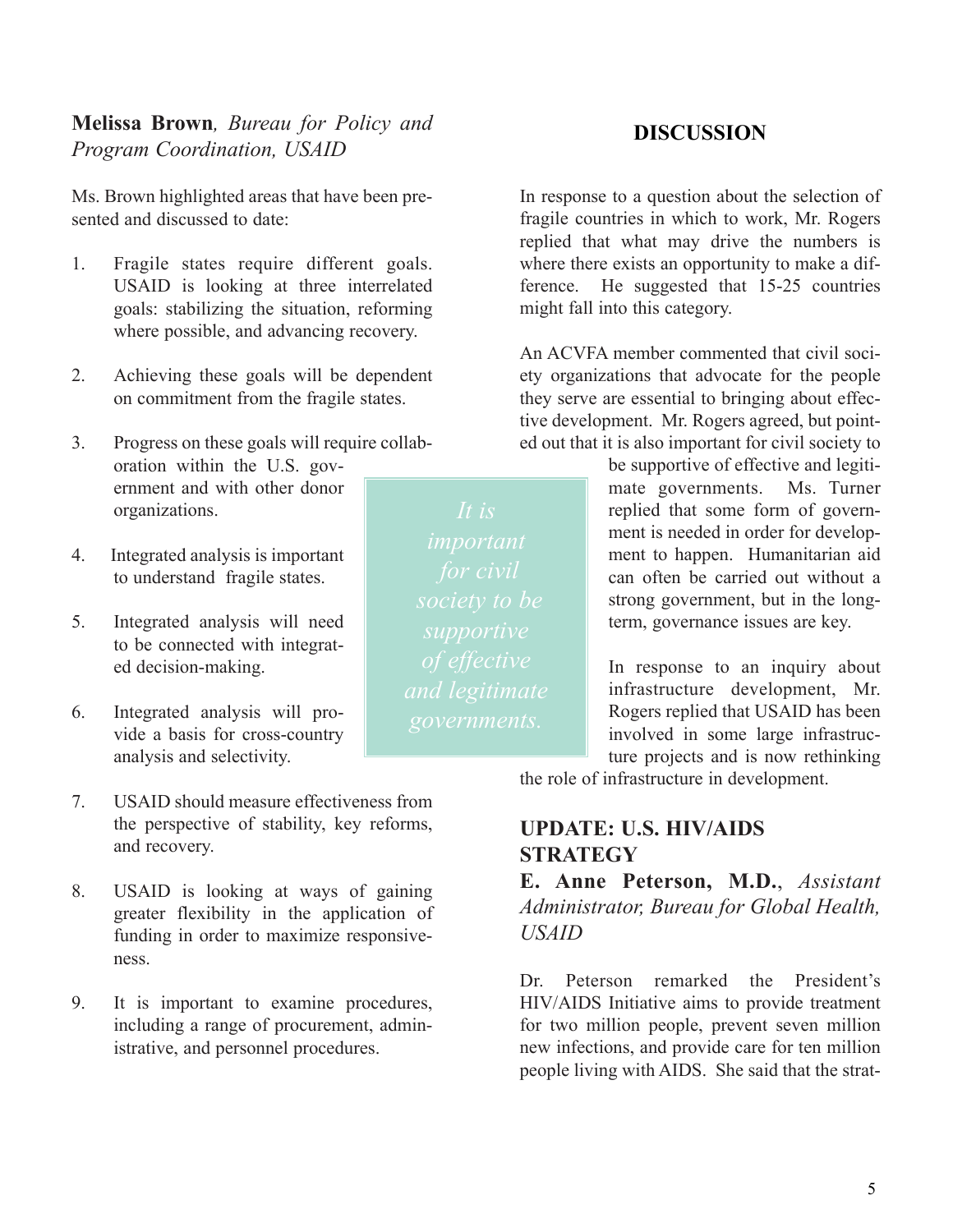egy builds on lessons learned and focuses on how USAID can collaborate with other agencies to have the most impact.

USAID is working in HIV/AIDS in more than one hundred countries. It is also focused on technical assistance to the field, research, and global leadership. USAID conducted some of the initial studies on the abstinence, be faithful, and condom use strategy, providing a strong database for the ABC paradigm.

Vaccine research years ago led to the development of a single dose injection mechanism being used today in HIV/AIDS programs.

USAID is attempting to wrap interventions that can assist in the HIV/AIDS arena around HIV/AIDS programming. For example, USAID is linking food aid with communities that have high HIV/AIDS rates. Because HIV/AIDS causes harm in every area, the multi-sectoral approach is particularly important.

Dr. Peterson remarked that her office is engaged in child survival revitalization. The HIV/AIDS epidemic puts many children at risk for

preventable diseases. There is an effort to pull together the work of donors to meet the Millennium Development Goals for child survival.

**Ambassador Randall Tobias,** *U.S. Global AIDS Coordinator, U.S. Department of State* 

Amb. Tobias opened his remarks with a salute to all of the organizations that have been working in HIV/AIDS and have made critical contributions to turning the tide against this terrible disease. Amb. Tobias said the President's

Emergency Plan represents the largest commitment ever by a single nation for any international health initiative.

Amb. Tobias presented some of the statistics of the HIV/AIDS pandemic. During 2003, three million people died from the complications of AIDS, leaving behind anguished loved ones, orphaned children, and ravaged communities. At the same time, five million people became newly infected, bringing the estimated total to forty million infected worldwide. This disease has deepened poverty, reduced life expectancy, diverted resources, and left a generation to grow up without the love and guidance of parents and teachers.

> Amb. Tobias said that the global community is coming together to focus on HIV/AIDS as never before. In his State of the Union address last year, President Bush called for an unprecedented act of compassion to halt the ravages of AIDS.

> The President committed \$15 billion over five years to address the global HIV/AIDS pandemic. Nine billion dollars will go to new programs to address HIV/AIDS in 14 of the

world's most affected nations, with a 15th country to be added soon. Five billion dollars will go to provide continuing support in approximately 100 other nations. One billion dollars will support the Global Fund for HIV/AIDS, Tuberculosis, and Malaria.

Amb. Tobias said that the first funds, recently released, will be used to scale-up programs providing anti-retroviral treatment, prevention programs targeted to young people, safe medical practices programs, and programs to provide care for orphans and vulnerable children. It is also expected that several national safe blood programs will be funded.

*The President committed to address the global HIV/AIDS*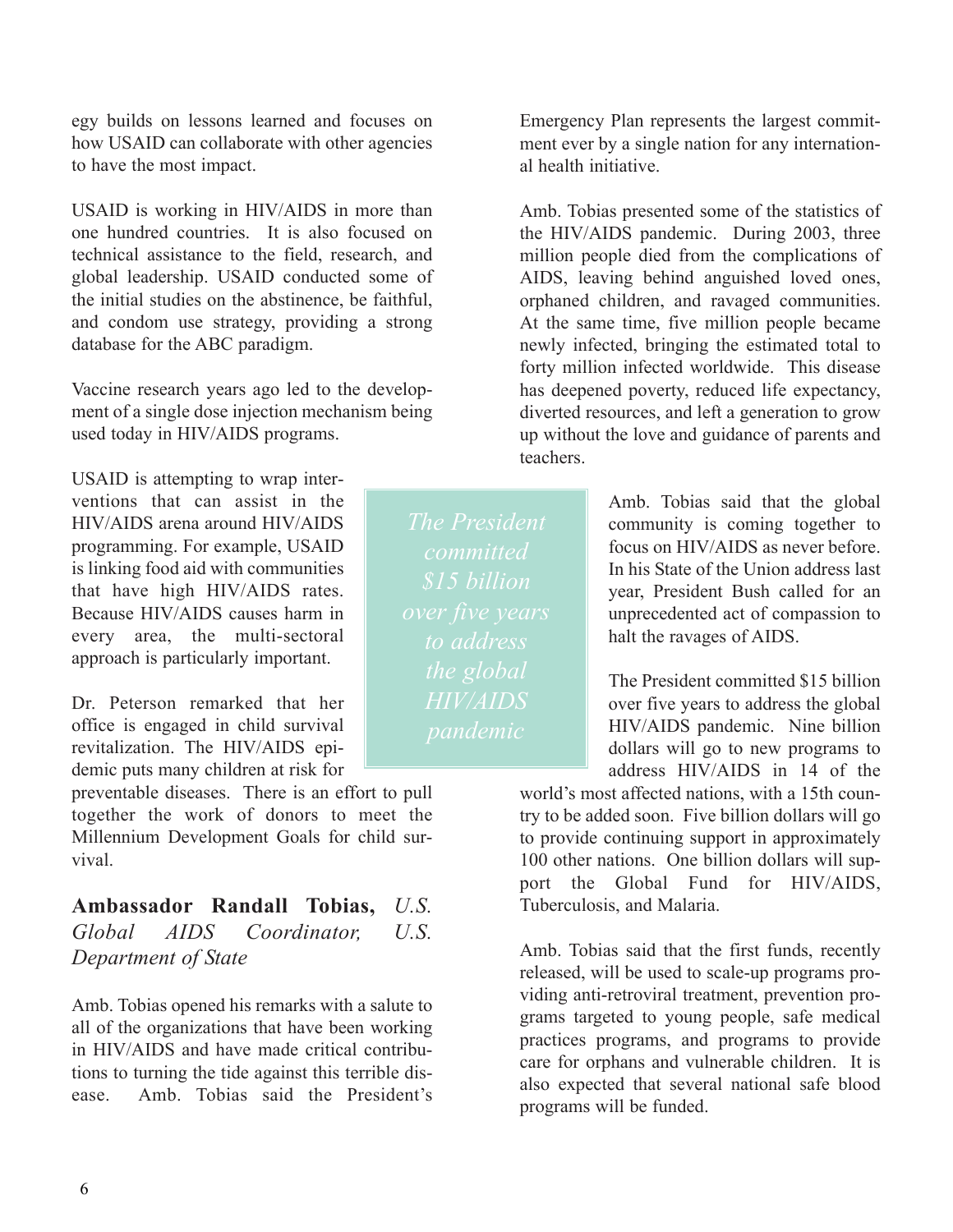These targets were chosen because they are at the heart of addressing the treatment, prevention, and care goals that are the focus of the President's Emergency Plan. The specific recipients of funding were chosen because they have existing operations on the ground, a track record, and the capacity to scale-up rapidly. In the next round of funding, there will be an emphasis on attracting new partners who can bring expanded capacity, new thinking, and innovation to the effort.

Amb. Tobias referred to a comprehensive, fiveyear strategic plan for the President's Initiative, available online at www.state.gov/s/gac. The focus of the plan is to provide two million peo-

ple with treatment, prevent seven million deaths, and provide care for ten million who are affected by the disease.

Amb. Tobias anticipates that when fully staffed, the Office of the U.S. Global AIDS Coordinator will employ approximately fifty people. He said that this is a new leadership model, bringing together the resources that already exist within the U.S. government, but without physically moving most of them.

Amb. Tobias commented that multi-lateral efforts are also an important part of the strategy. The U.S. helped to create the Global Fund to Fight HIV/AIDS, Tuberculosis, and Malaria. The U.S. leads the world in donations to the Global Fund, accounting for 37.4% of total pledges and 31.1% of the contributions delivered to date.

Amb. Tobias remarked that while there used to be a treatment versus prevention debate, today few dispute that it is not an "either-or" issue. Achieving results requires addressing both. One of the cornerstones of the President's plan is the ABC prevention model. Research indicates that the ABC approach, when correctly understood and implemented, can be a powerful tool against the spread of HIV/AIDS.

Amb. Tobias said that U.S. Ambassadors in each focus country have been asked to provide leadership in the development of an integrated implementation plan at the country level. He emphasized that fighting HIV/AIDS will require the coordination of diverse resources and actors.

#### **UPDATE: DEPARTMENT OF STATE-USAID JOINT POLICY COUNCIL**

**Letitia Butler***, Director, Office of Policy Planning, Bureau for Policy and Program Coordination, USAID* 

Ms. Butler stated that the Joint DOS-USAID Strategic Plan for 2004-2009 outlines a common mission to create a more secure, democratic, and prosperous world for the benefit of the American people and the international community. It

identifies four very broad strategic objectives, twelve strategic goals, and thirteen current priorities to be targeted jointly by DOS and USAID. The plan also calls for the creation of two deliberative bodies, the Joint Management Council and the Joint Policy Council. The Joint Management Council is examining administrative and management issues that the two institutions share. The Joint Policy Council held its first Executive Committee meeting in January.

Ms. Butler suggested three reasons that the Joint Policy Council is important:

*The Joint was established to create between*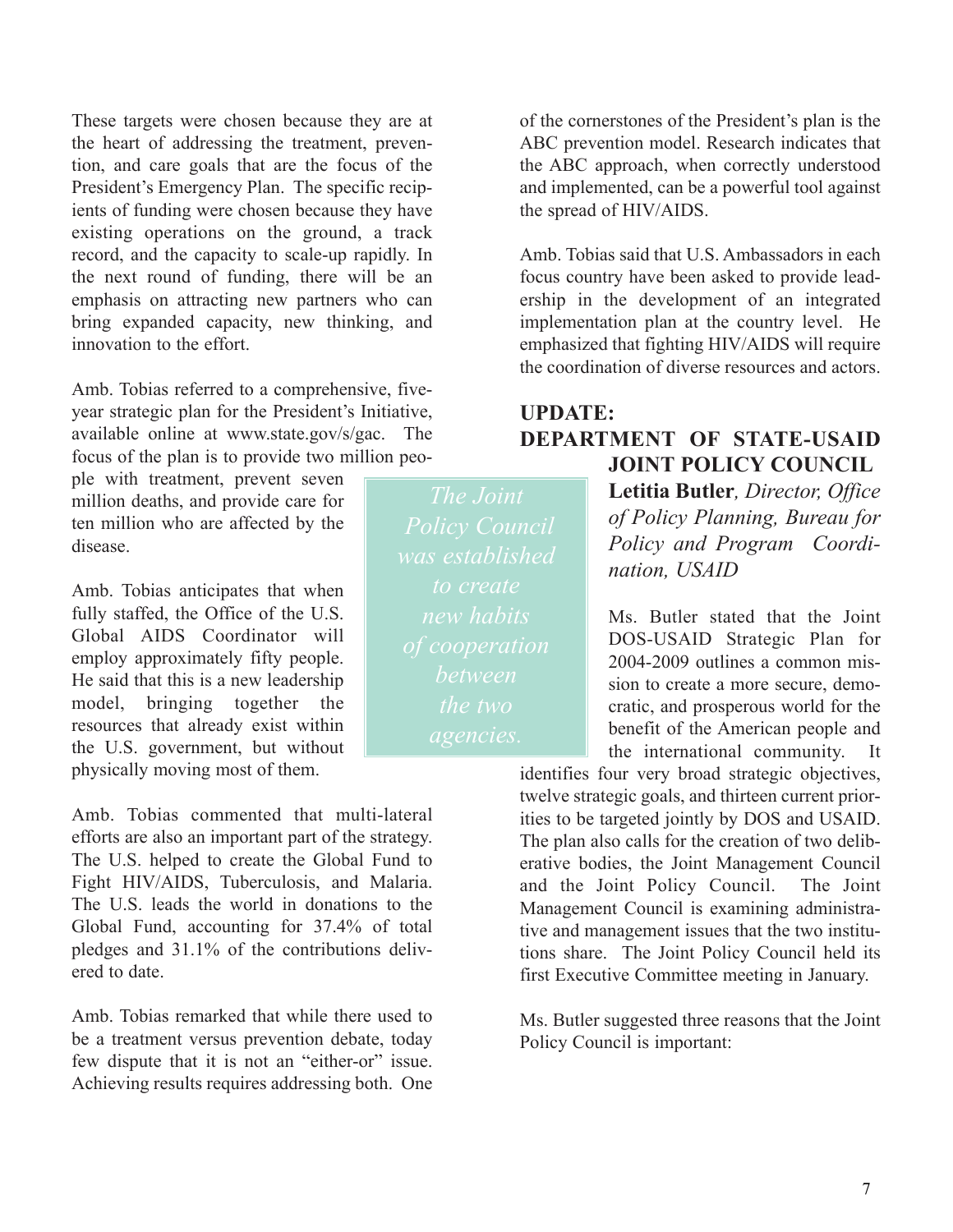- 1. The impetus from this Council has come from very high levels within DOS and USAID;
- 2. It engages a broad cross-section from both organizations; and
- 3. Discussions should lead to complementary roles for DOS and USAID.

Ms. Butler said that as development, humanitarian efforts, and fragile states all become more central to the execution of foreign policy, so also will the role of NGOs as partners. She commented that USAID and DOS would like to find ways to tap into the pool of knowledge and experience represented by the NGO community.

#### **Don Steinberg,** *Director, Joint Policy Council, U.S. Department of State*

Mr. Steinberg remarked that the Joint Policy Council was established in November 2003 by Deputy Secretary of State Richard Armitage and USAID Administrator Andrew Natsios. The Council is charged with reviewing existing DOS-USAID coordinating mechanisms, creating new procedures where there are gaps, and addressing crosscutting issues that are currently falling between the cracks. It is helping to create new habits of cooperation between the two agencies and giving them insights into each other's priorities.

The work of the Council takes place in twelve policy working groups that cover the principal geographic regions and six functional areas. The functional areas include the promotion of democracy and human rights, economic development, humanitarian response, social and environmental issues, security and regional stability, and public diplomacy. These groups recently prepared work plans highlighting joint policy goals and resources, existing coordination mechanisms, and priority policy coordination issues. Combined, the groups identified seventy different issues to be addressed over the next year.

The security and regional stability group will be looking at five areas:

- 1. Interagency coordination mechanisms for international law assistance;
- 2. Aligning anti-corruption efforts with development assistance;
- 3. Ensuring consistency between development programs and counter-drug goals;
- 4. The role of development in the fight against terrorism; and
- 5. Promoting coordination with the Department of Defense.

There are four crosscutting groups that address issues related to Muslim outreach, law enforcement assistance, effectiveness of aid and strategic use of resources, and budget and planning synchronization.

#### **DISCUSSION**

An ACVFA member asked about plans for involvement of the PVO community in discussions of policy issues. Ms. Butler replied that the policy issues will be addressed at the working group level, but there is a need to look at mechanisms for reaching out more broadly.

An ACVFA member asked Mr. Steinberg to comment on the perception that the move towards shorter-term time frames in development assistance is related to the closer integration of DOS and USAID. Mr. Steinberg responded that DOS and USAID have different